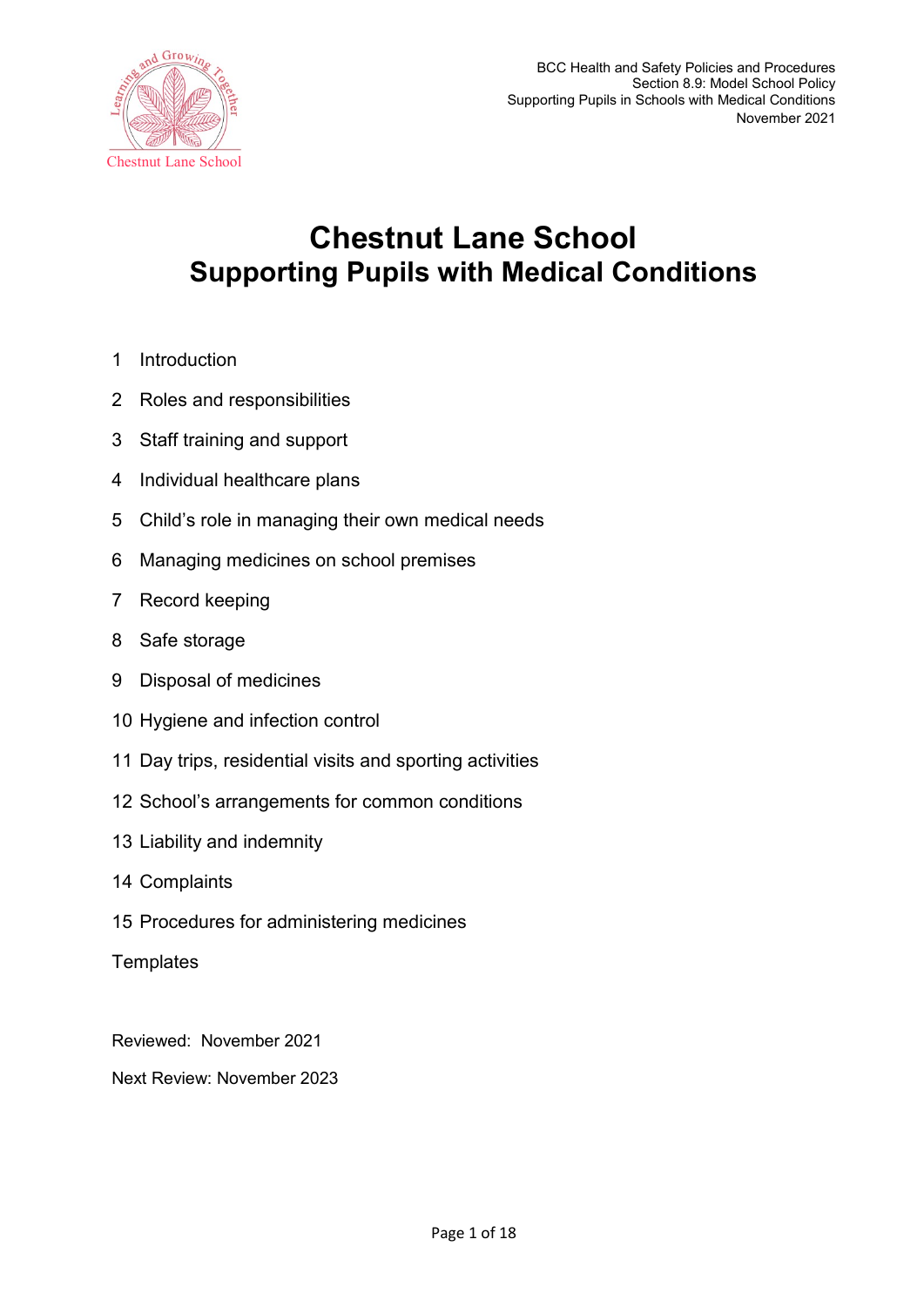## **1 INTRODUCTION**

The Governing Body of Chestnut Lane School will ensure that all children with medical conditions, in terms of both physical and mental health, are properly supported in school so that they can play a full and active role in school life. To help achieve this, the school has adopted the Department for Education policy on "Supporting Pupils at School with Medical Conditions', which was issued under Section 100 of the Children and Families Act 2014.

The aim of this policy is to ensure that the parents of children with medical conditions feel confident that the school will provide effective support and that children feel safe and reach their full potential.

Some children with medical conditions may be considered to be disabled under the definition set out in the Equality Act 2010. The school will comply with their duties under the Act to make reasonable adjustments to support pupils with disabilities.

Some children with medical conditions may also have special educational needs (SEN) and may have an Education, Health and Care (EHC) Plan which brings together health and social care needs as well as the provision for their special educational needs. Where the child has a special educational need identified in a statement or EHC plan, the individual healthcare plan will be linked to or become part of that statement or EHC plan. The Healthcare Plan will be developed with the child's best interests in mind to ensure that the risks to the child's education, health and social wellbeing are managed, and minimises disruption, for children with medical conditions.

Supporting a child with a medical condition during school hours is not the sole responsibility of one person. The school will work collaboratively with parents, pupils, healthcare professionals (and, where appropriate, social care professionals) and local authorities to ensure that needs of pupils with medical conditions are met effectively.

## **2 ROLES AND RESPONSIBILITIES**

- 2.1 The **Governing Body** for Chestnut Lane School will ensure that:
	- Arrangements are in place so that children with medical conditions
		- o are properly supported
		- o can play a full and active role in school life
		- o can remain healthy and achieve their academic potential
	- Staff are properly trained to provide the support that pupils need
	- In line with their safeguarding duties, ensure that pupil's health is not put at unnecessary risk from, e.g. infectious diseases
	- In those circumstances, they do not have to accept a pupil at a time where it would be detrimental to the health of that child or others to do so.
- 2.2 The **Headteacher** will ensure that:
	- A person is appointed to have overall responsibility for the implementation of this policy
	- All staff are aware of the policy for supporting pupils with medical conditions and understand their role in its implementation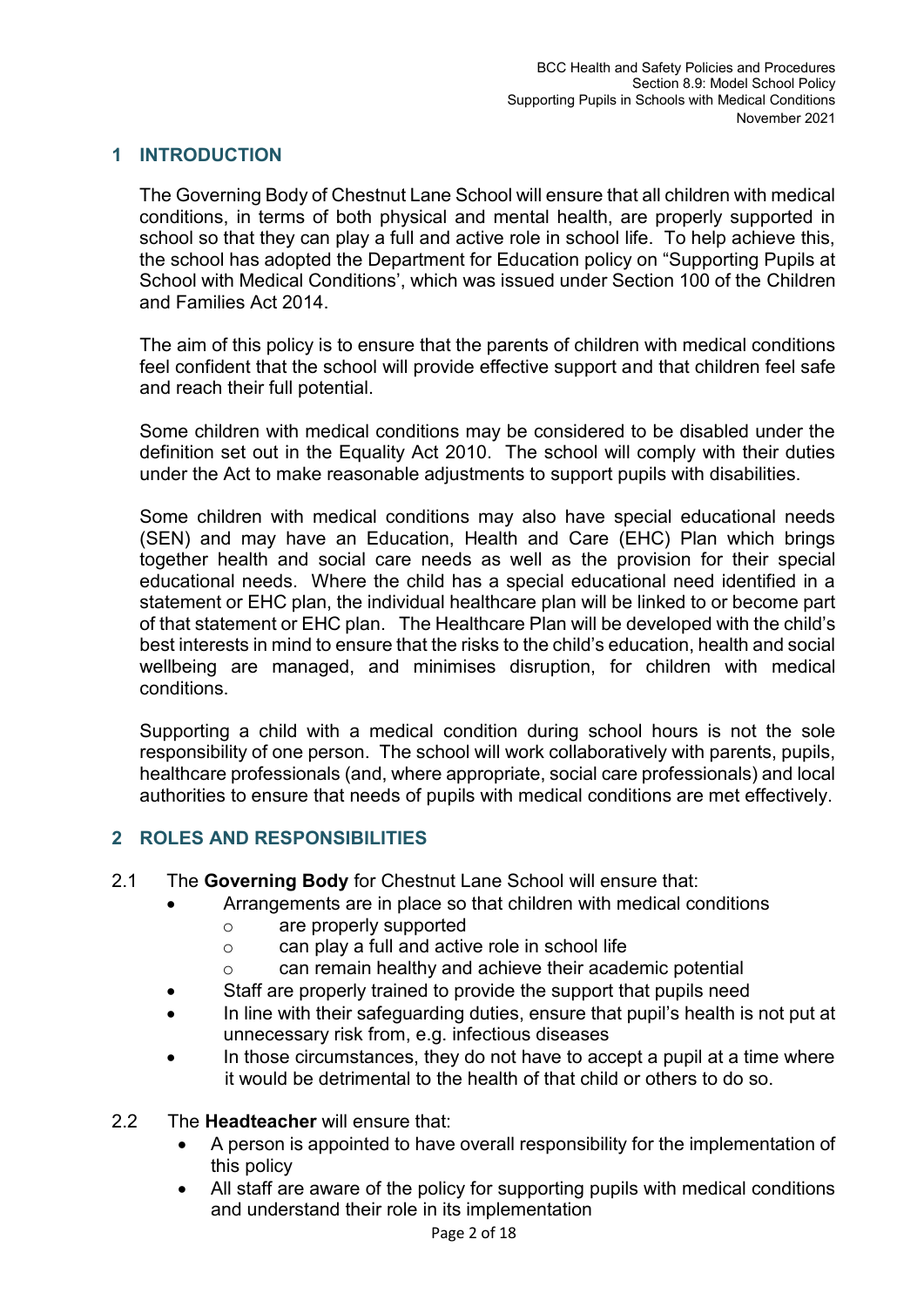- All staff including supply staff who support children with medical needs receive sufficient information to provide appropriate support
- Individual Healthcare Plans are developed, monitored and reviewed annually or earlier if evidence is presented that the child's needs have changed. Where appropriate Healthcare Plans will be reviewed at the child's Annual Review
- Sufficient staff are suitably trained and achieve the necessary level of competency before they take on responsibility to support children with medical conditions
- Sufficient numbers of trained staff are available to support all individual healthcare plans to cover staff absence, contingency and emergency situations
- A register of children in the school is kept who have been diagnosed with asthma and/or prescribed a reliever inhaler
- All staff are trained to recognise the symptoms of an asthma attack (and are able to distinguish them from other conditions with similar symptoms)
- At least one emergency inhaler kit is maintained and readily available in an emergency situation
- A register of children in the school is kept who have been diagnosed with anaphylaxis and/or prescribed an epi pen/auto injector
- All staff are trained to recognise the symptoms of anaphylaxis
- At least one emergency anaphylaxis kit is maintained and readily available in an emergency situation
- Staff are trained to use a defibrillator, which is maintained and readily available in an emergency situation
- Risk assessments for school visits, holidays, and other school activities outside of the normal timetable are undertaken for children with medical conditions
- All staff are aware that medical information must be treated confidentially
- School staff are appropriately insured and are aware that they are insured to support pupils in this way.

## **2.3 Appointed person**

The Headteacher has been appointed to have overall responsibility for implementing the school's policy for supporting pupils with medical conditions. They will ensure that children with medical conditions are appropriately supported, ensure cover for 1:1 in case of absence and briefing supply staff.

## **2.4 Transitional arrangements**

Relevant staff liaise with pre-schools and make home visits where appropriate. Hand-over meetings are arranged with junior schools. Where appropriate external professionals are also involved in transitional meetings.

- **2.5** All members of classroom staff may be asked to provide support to pupils with medical conditions, including administering medicines.
	- All members of staff should know what to do and respond accordingly if they become aware that a pupil with a medical condition needs help.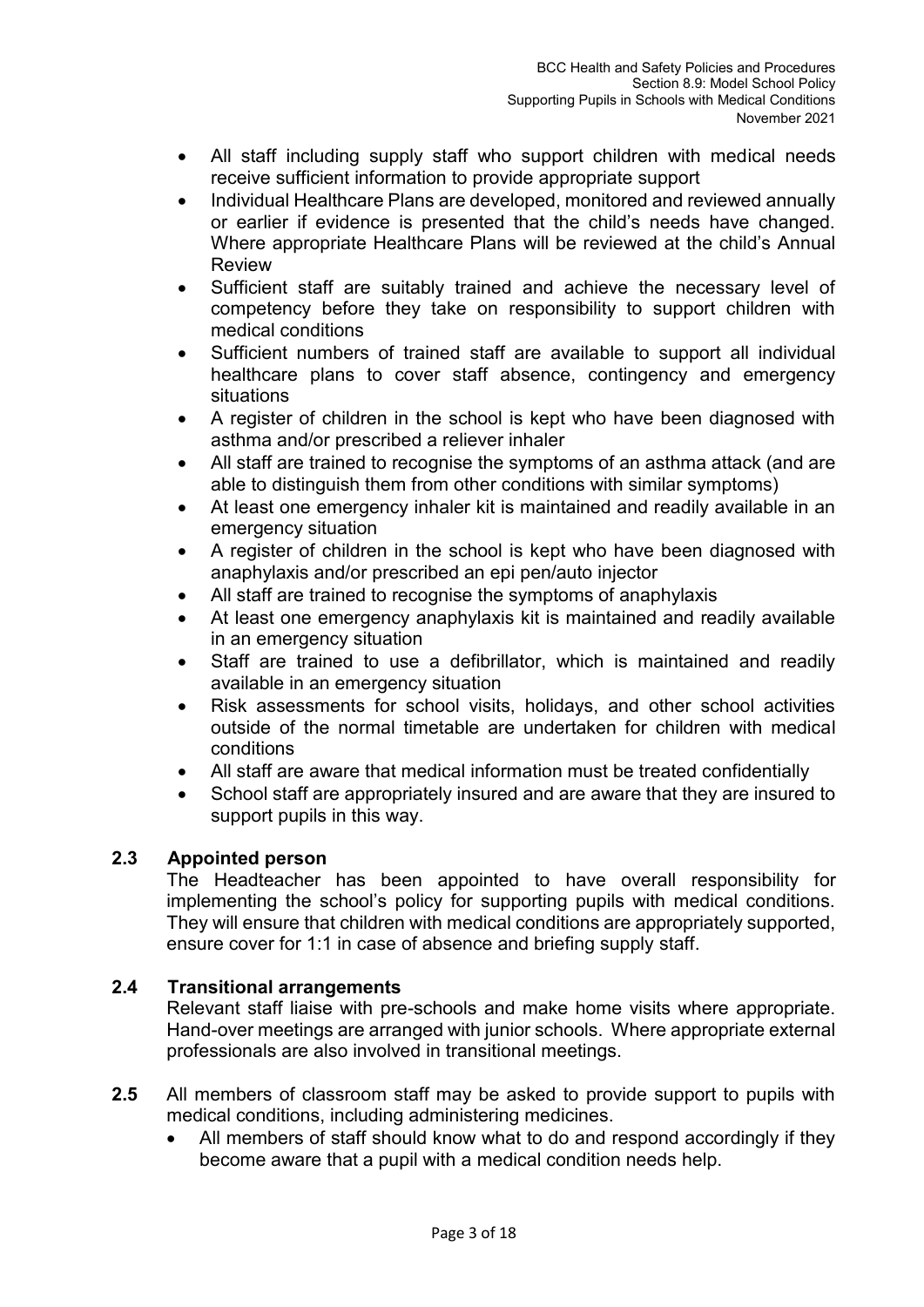- Although administering medicine is not part of teacher's professional duties, teachers should take into account the needs of pupils with medical conditions that they teach.
- Staff must not give prescription medication or undertake healthcare procedures without appropriate training.

## **2.6 Pupils**

- Where appropriate pupils with medical conditions will be consulted to provide information about how their condition affects them.
- Where appropriate pupils with medical conditions will be fully involved in discussions about their medical support needs and contribute as much as possible to the development of, and comply with, their individual Healthcare Plan.

## **2.7 Parents**

Parents have the prime responsibility for their child's health. Parents include any person who is not a parent of a child but has parental responsibility for or care of a child.

- It only requires one parent to request that medicines are administered. As a matter of practicality, this will be the parent with whom the school has day-today contact.
- Parents should provide the school with sufficient and up to date information about their child's medical needs. Parents should tell the school of any change in prescription which should be supported by either new directions on the packaging of medication or by a supporting letter from a medical professional.
- Parents are key partners and will be involved in the development and review of the Healthcare Plan for their child.
- Parents should provide medicines and equipment as required by the Healthcare Plan.

## **Parents should:**

- o bring their child's medication and any equipment into school at the beginning of the school year
- o replace the medication before the expiry date
- o as good practice, take into school the new asthma reliever inhaler when prescribed
- o dispose of expired items to a pharmacy for safe disposal
- o during periods of high pollen count, encourage their children, who have been prescribed anti-histamines, to take their medication before school so that their condition can be better controlled during the school day
- $\circ$  keep their children at home when they are acutely unwell
- o should ensure that they or another nominated adult are contactable at all times.

## **3 STAFF TRAINING AND SUPPORT**

The Headteacher will ensure that all staff are aware of the school's policy for supporting pupils with medical conditions and their role in implementing the policy.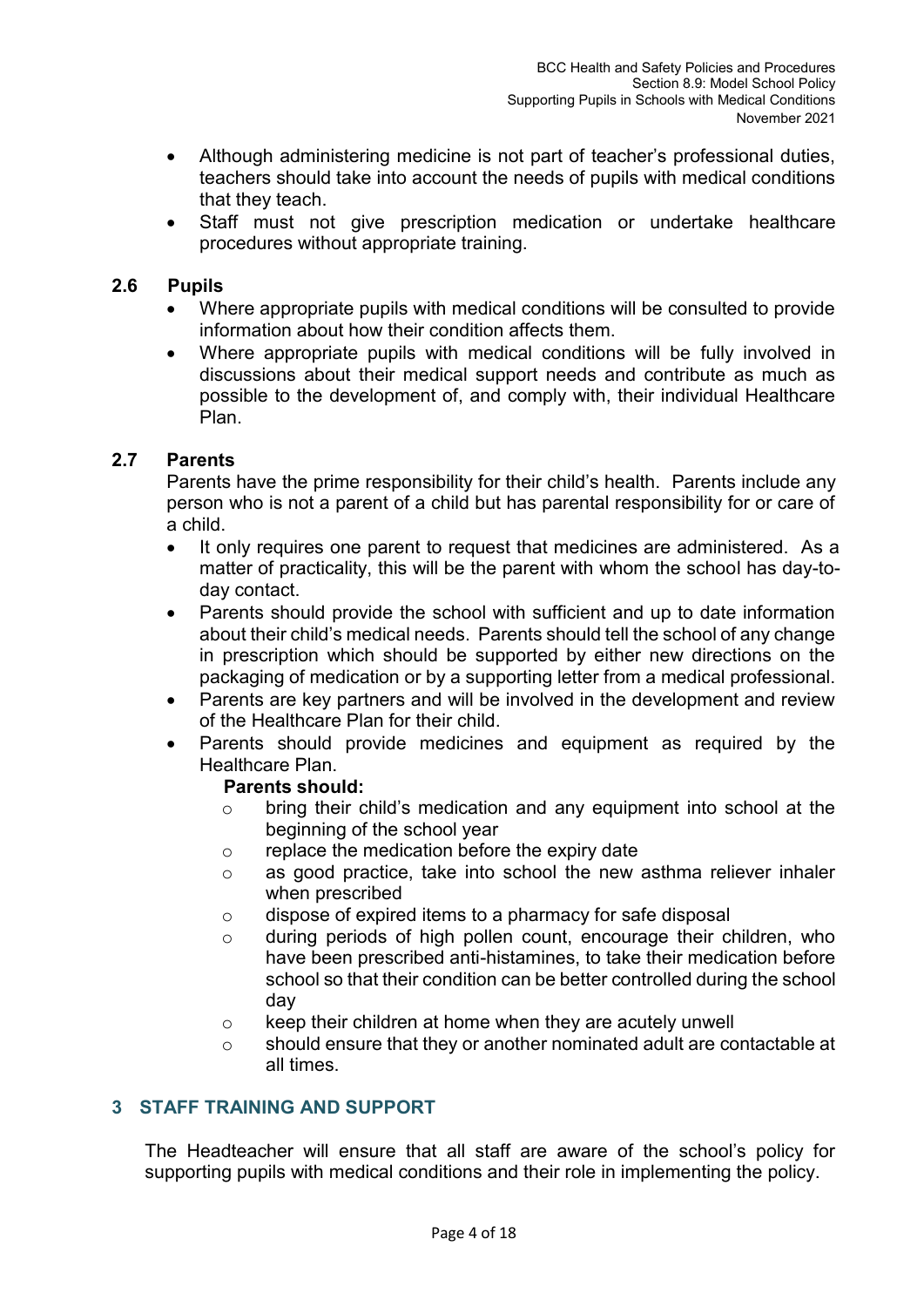Any member of staff who agrees to accept responsibility for administering prescribed medicines to a child does so voluntarily and will have appropriate training and guidance.

Training needs will be identified during the development or review of individual healthcare plans and will be reviewed annually. The family of a child will often be key in providing relevant information to school staff about how their child's needs can be met, and parents will be asked for their views but will not be the sole trainer.

Training will be provided for staff to ensure that they are competent and have confidence in their ability to support pupils with medical conditions, and to fulfil the requirements as set out in individual healthcare plans. Training for new staff will be provided.

Training will be provided by an appropriate healthcare professional so that staff have an understanding of the specific medical conditions they are being asked to deal with, their implications and preventative and emergency measures so that they can recognise and act quickly if a problem occurs.

Only staff with appropriate training will give prescription medicines or undertake healthcare procedures. (A first-aid certificate does not constitute appropriate training in supporting children with medical conditions).

The school will ensure that an appropriate number of people have attended Supporting Pupils at School with Medical Conditions training to understand County policy and to ensure medicines are appropriately managed within the school. BCC recommend training at least three people to cover sickness, absence or school trips.

## **4 INDIVIDUAL HEALTHCARE PLANS (Template A)**

A Healthcare Plan clarifies for staff, parents and the pupil the support that can be provided. Individual Healthcare Plans for pupils with medical conditions, (e.g. asthma, anaphylaxis, diabetes, epilepsy) will be drafted with parents/pupils and other healthcare professionals where appropriate. The plan will include:

- The medical condition, its triggers, signs, symptoms and treatments
- The pupil's resulting needs, including medication (dose, side effects and storage) and other treatments, time, facilities, equipment, testing, access to food and drink where this is used to manage their condition, dietary requirements and environmental issues e.g. crowded corridors, travel time between lessons
- Specific support for the pupil's educational, social and emotional needs for example, how absences will be managed, requirements for extra time to complete exams, use of rest periods or additional support in catching up with lessons, counselling sessions
- The level of support needed (some pupils will be able to take responsibility for their own health needs) including in emergencies. If a pupil is self-managing their medication, then this will be stated with appropriate arrangements for monitoring
- Who will provide this support, their training needs, expectations of their role and confirmation of proficiency to provide support for the pupil's medical condition from a healthcare professional; and cover arrangements for when they are unavailable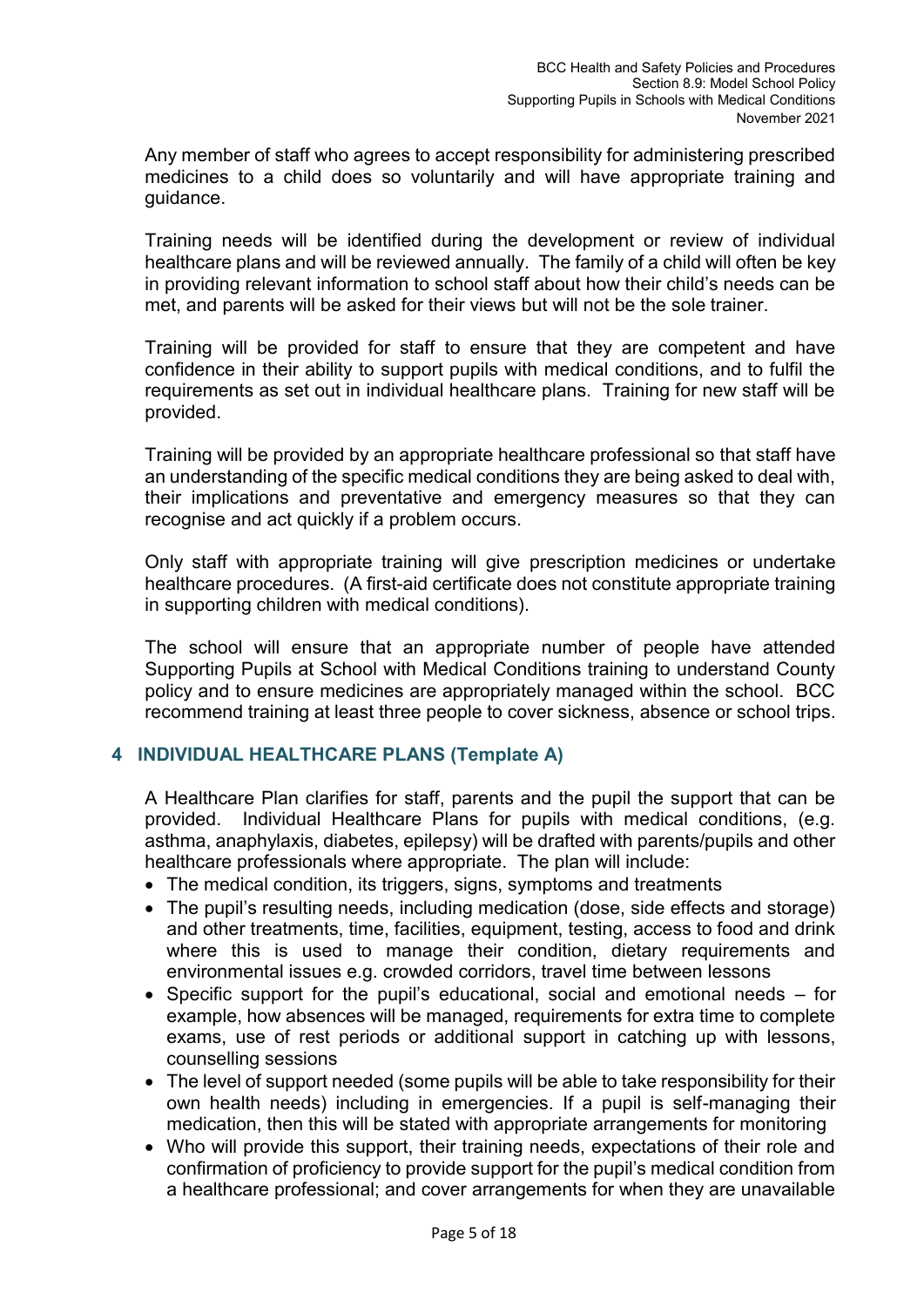- Who in the school needs to be aware of the pupil's condition and the support required
- Arrangements for written permission from parents and the Headteacher for medication to be administered by a member of staff, or self-administered by the pupil during school hours
- Separate arrangements or procedures required for school trips or other school activities outside of the normal school timetable that will ensure the pupil can participate, e.g. risk assessments
- Where confidentiality issues are raised by the parent/child, the designated individuals to be entrusted with information about the child's condition
- What to do in an emergency, including whom to contact, and contingency arrangements.

Some pupils may have an Emergency Healthcare Plan prepared by their lead clinician that could be used to inform development of their individual Healthcare Plan.

Healthcare Plans will be reviewed at least annually but some may need to be reviewed more frequently. Where appropriate the Healthcare Plan will be reviewed at the pupil's Annual Review.

## **5 THE PUPIL'S ROLE IN MANAGING THEIR OWN MEDICAL NEEDS**

After discussion with parents, pupils who are competent will be encouraged to take responsibility for managing their own medicines and procedures. Parents will be asked to sign Template F to acknowledge that their child is mature and responsible to manage their own medication. This information will be recorded in the Healthcare Plan.

If it is not appropriate for a child to self-manage, then relevant staff will help to administer medicines and manage procedures for them; a record of administration will be made.

If a pupil refuses to take medicine staff will not force them to do so but will contact the parents and follow the procedure agreed in the individual healthcare plan.

Parents will be contacted where a pupil is using their asthma inhaler more frequently than usual as this may indicate their condition is not well controlled.

## **6 MANAGING MEDICINES ON SCHOOL PREMISES**

Pupils will only be given prescription medicines after parents have completed a consent form (Template B).

When no longer required, medicines will be returned to the parent to arrange for safe disposal. Sharps boxes will be used for the disposal of needles and other sharps.

Medicine brought into school must be given to the school office staff.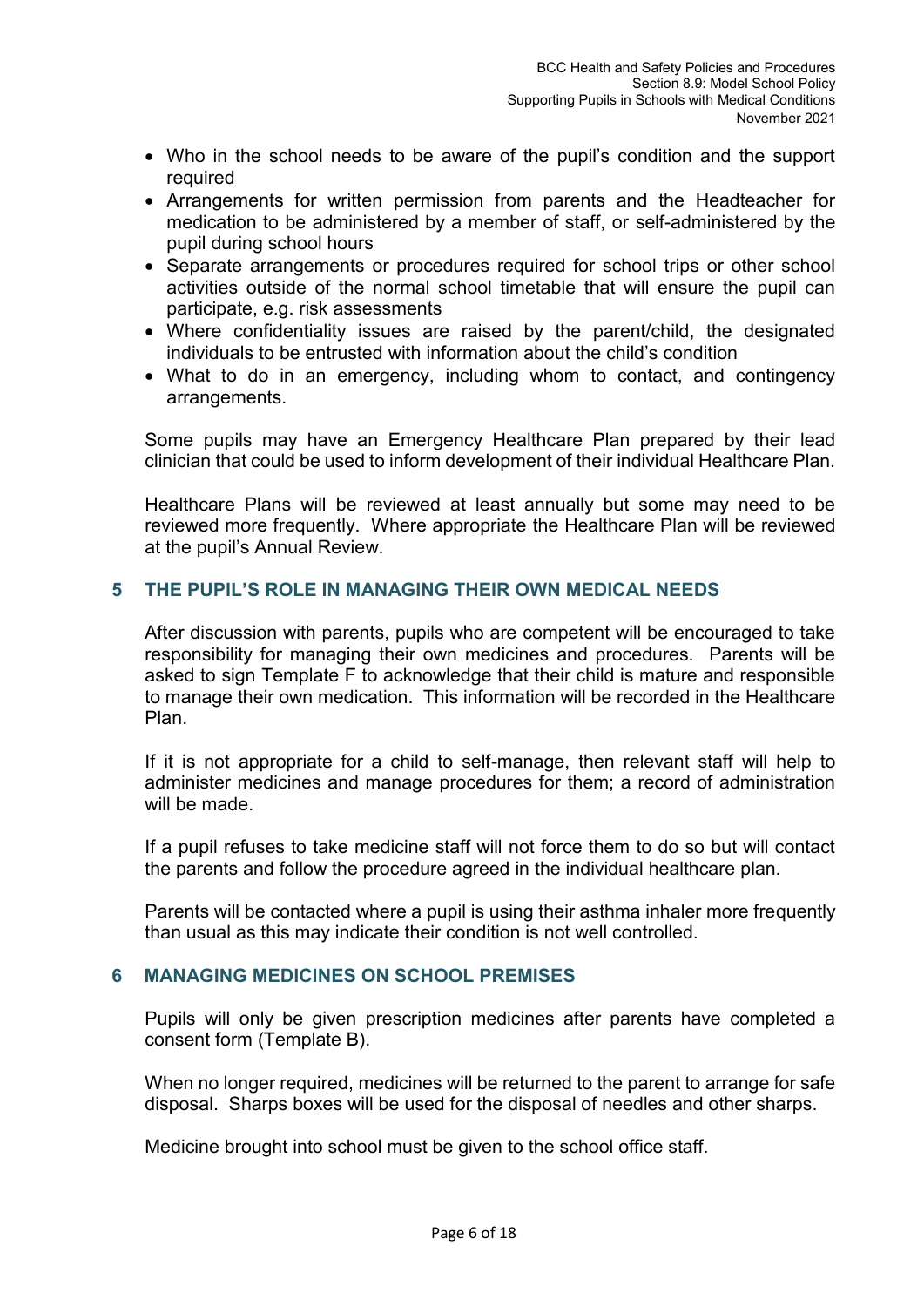## **6.1 Prescribed medication**

The school will only accept prescribed medicines that are in-date, labelled, provided in the original container as dispensed by a pharmacist and include instructions for administration, dosage and storage. The exception to this is insulin which must still be in date, but will be available inside an insulin pen or a pump, rather than in its original container.

- Parents should note the expiry date so that they can provide a new prescription as and when required.
- Medicines will only be administered at school when it would be detrimental to a child's health or school attendance not to do so.
- Where clinically possible, medicines should be prescribed in dose frequencies which enable them to be taken outside school hours.

## **Short-term medical needs**

Many children will need to take medicines during the day at some time during their time in the school. This will usually be for a short period only, perhaps to finish a course of antibiotics, which will minimise the time that they need to be absent.

**Antibiotics** prescribed three times a day can be taken out of the school day. The school will support children who have been prescribed antibiotics that need to be taken **four** times day.

It is the parent's responsibility to bring and collect the antibiotic each day and to complete the necessary forms prior to medicine being administered.

If children attend after school clubs, medication may be handed to a member of club staff if arranged in advance, in writing, by parents.

## **6.2 Controlled drugs**

Some medicines prescribed for pupils (e.g. methylphenidate, known as Ritalin) are controlled by the Misuse of Drugs Act, 1971. A pupil who has been prescribed a controlled drug may legally have it in their possession if they are competent to do so, but passing it to another pupil for use is an offence.

The school will keep controlled drugs in a locked non-portable container, to which only named staff have access but will ensure they are easily accessible in an emergency.

School staff may administer a controlled drug to the child for whom it has been prescribed in accordance with the prescriber's instructions.

A record will be kept of any doses used and the amount of the controlled drug held in school, i.e. total number of doses (tablets) provided to the school, the dose given and the number of doses remaining.

- Where the dose is half a tablet then this will be cut using a tablet cutter at the time that the medication is required, or depending on the medication, supplied by parents
- half tablets will be retained but not issued at the time of the next dose; a fresh tablet will be cut if appropriate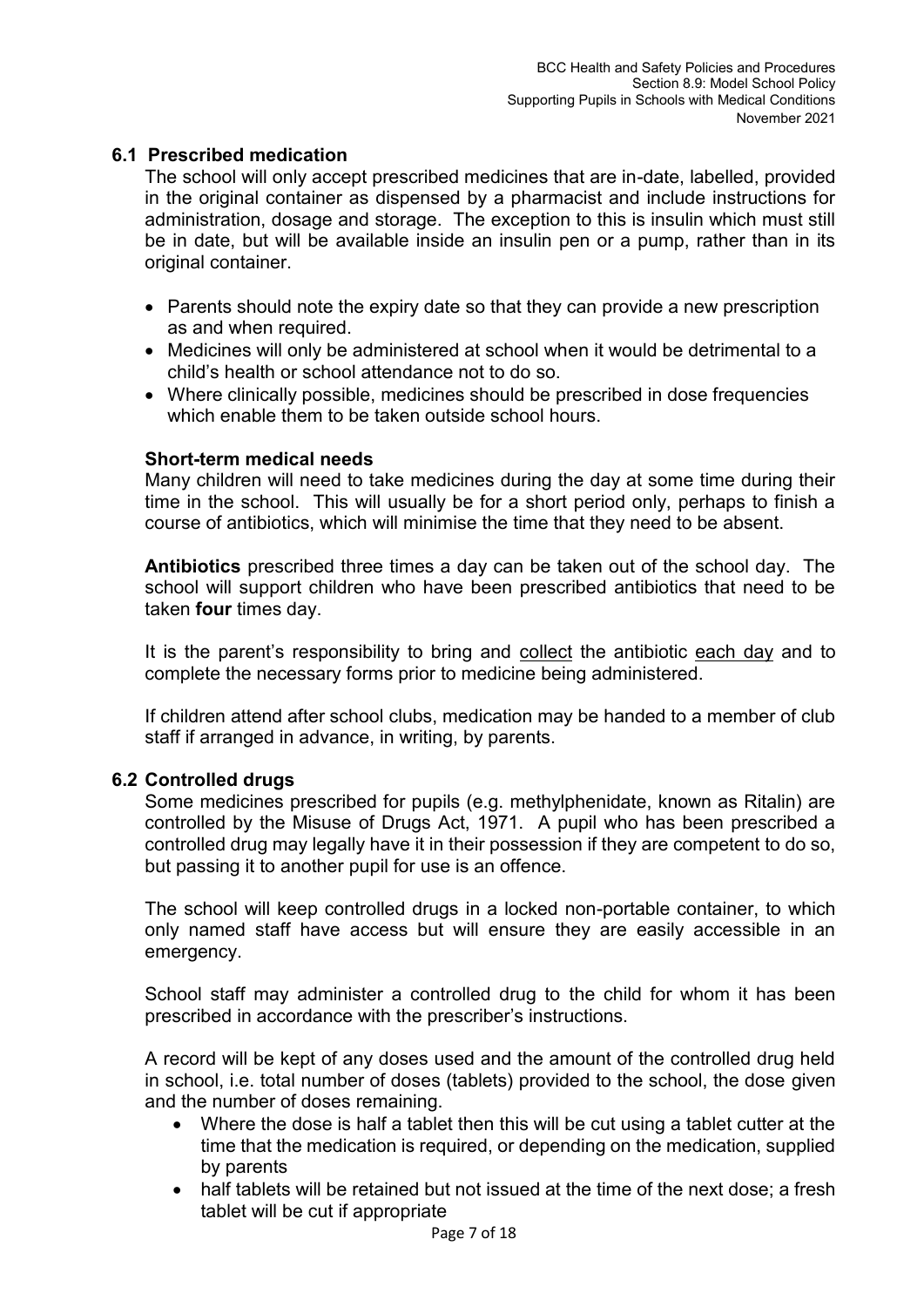• half tablets will be returned to the parent for disposal.

A controlled drug, as with all medicines, will be returned to the parent when no longer required to arrange for safe disposal. If this is not possible, it will be returned to the dispensing pharmacist.

Some pupils with epilepsy are prescribed rectal diazepam or buccal midazolam. Templates H or I will be used to gain authorisation for administration from parents.

#### **6.3 Non-prescription medication**

Non-prescription medication will only be given in exceptional circumstances and only with the expressed permission of the Headteacher.

The school will only accept medicines that are in-date, labelled, provided in the original container and include instructions for administration, dosage and storage.

Parents will be asked to complete the agreement for the school to administer medicine (Template B), confirm that the medicine has been administered without adverse effect to the child in the past and that they will inform the school immediately if this changes.

The school will not keep any medication (other than inhalers and AAIs) to administer on an ad-hoc basis during the school day. Parents will be contacted if their child has a fever and requested to collect them from school. If pupils require medication to control hay fever symptoms then parents will be asked to take their children to their GP for a formal diagnosis and advice on appropriate medication and dose.

Treatments for minor or self-limiting illness of pupils that may be requested by parents for school to administer, may include:

| <b>Condition</b>                                                                                         | <b>Product</b>                                       | <b>Age restrictions</b>                                  |
|----------------------------------------------------------------------------------------------------------|------------------------------------------------------|----------------------------------------------------------|
| Insect bites                                                                                             | Chlorphenamine<br>Cetirizine<br>Loratadine           | Over 1 year old<br>Over 6 years old<br>Over 6 years old  |
| Mild to moderate hay fever /<br>allergic rhinitis                                                        | Chlorphenamine<br>Cetirizine<br>Loratadine           | Over 1 year old                                          |
| Conditions associated with<br>pain/discomfort e.g. sprains /<br>broken limbs, mouth ulcers,<br>toothache | Paracetamol<br>Ibuprofen                             | Over 2 months<br>Over 2 months                           |
| Travel sickness on school trips                                                                          | Cinnarizine<br>Promethazine<br>Hyoscine hydrobromide | Over 5 years old<br>Over 5 years old<br>Over 4 years old |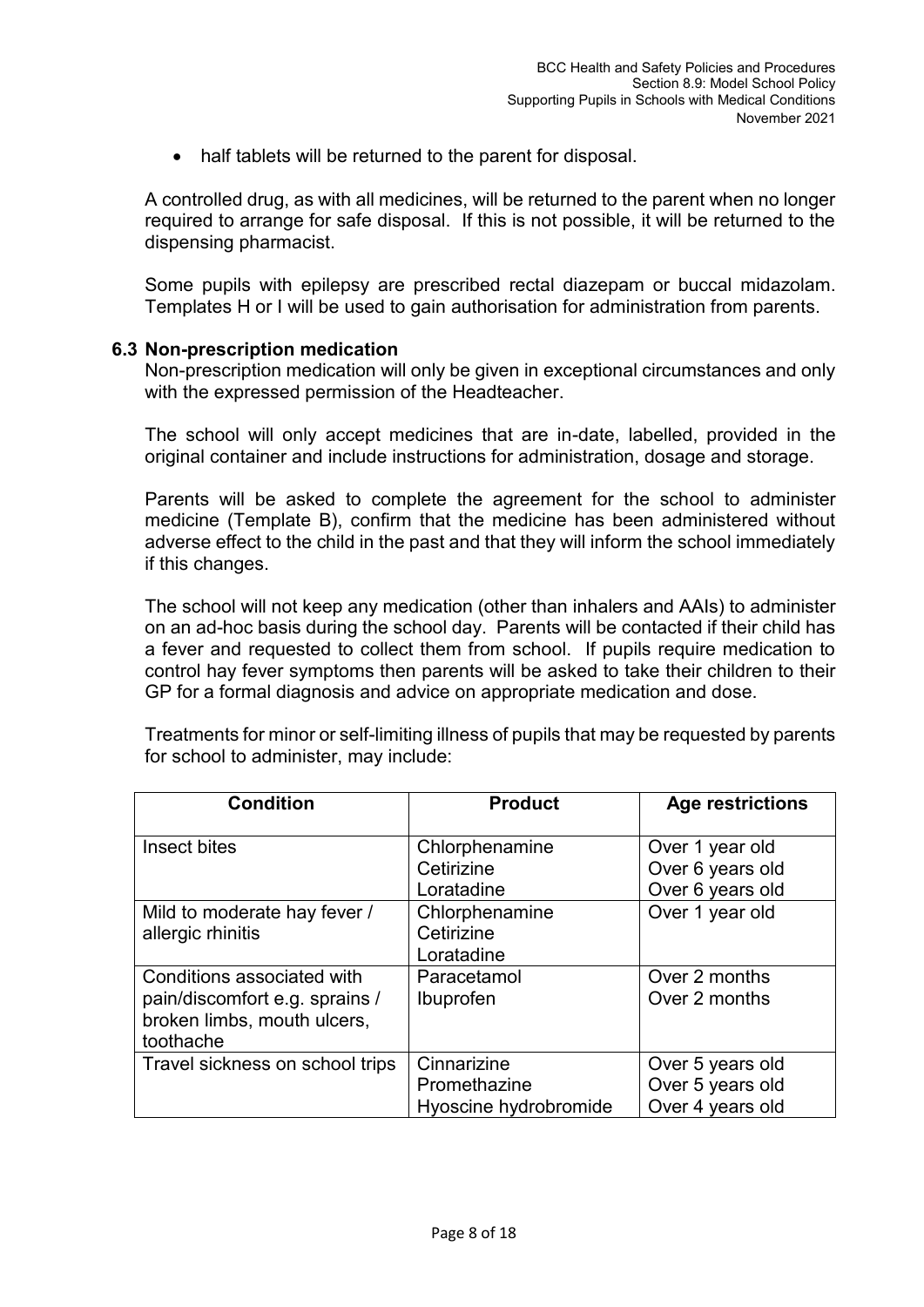## **7 RECORD KEEPING**

The school will keep a record of all medicines administered to individual pupils, stating what, how and how much was administered, when and by whom. Any side effects of the medication to be administered at school will be noted.

Medicines will be administered in an open space in the presence of other members of staff.

Parents will sign the medicines administered record to confirm acknowledgement.

## **8 SAFE STORAGE OF MEDICINES**

- Medicines will be stored strictly in accordance with product instructions paying particular note to temperature and in the original container in which dispensed.
- Pupils know where their medication is stored.
- Medicines and devices such as asthma inhalers, blood glucose testing meters and adrenaline pens are always readily available and not locked away.
- A few medicines require refrigeration. They will be kept in a clean storage container, clearly labelled, and stored in the staff room refrigerator, which is not accessible to pupils. A temperature log of the refrigerator will be taken during the period of storage (recommended temperature is between 2C & 8C).
- Medication will never be prepared ahead of time and left ready for staff to administer.
- An audit of pupil's medication will be undertaken every term disposing of any medication that is no longer required.
- It is the parent's responsibility to ensure their child's medication remains in date. The school will not remind parents when their child's medication is due to expire.

#### **9 DISPOSAL OF MEDICINES**

Parents are responsible for ensuring that date-expired medicines are returned to a pharmacy for safe disposal.

Parents should also collect medicines held at the end of the summer term. If parents do not collect all medicines, they will be taken to a local pharmacy for safe disposal.

Sharp boxes will always be used for the disposal of needles.

#### **10 HYGIENE AND INFECTION CONTROL**

All staff should be familiar with normal precautions for avoiding infection and follow basic hygiene procedures.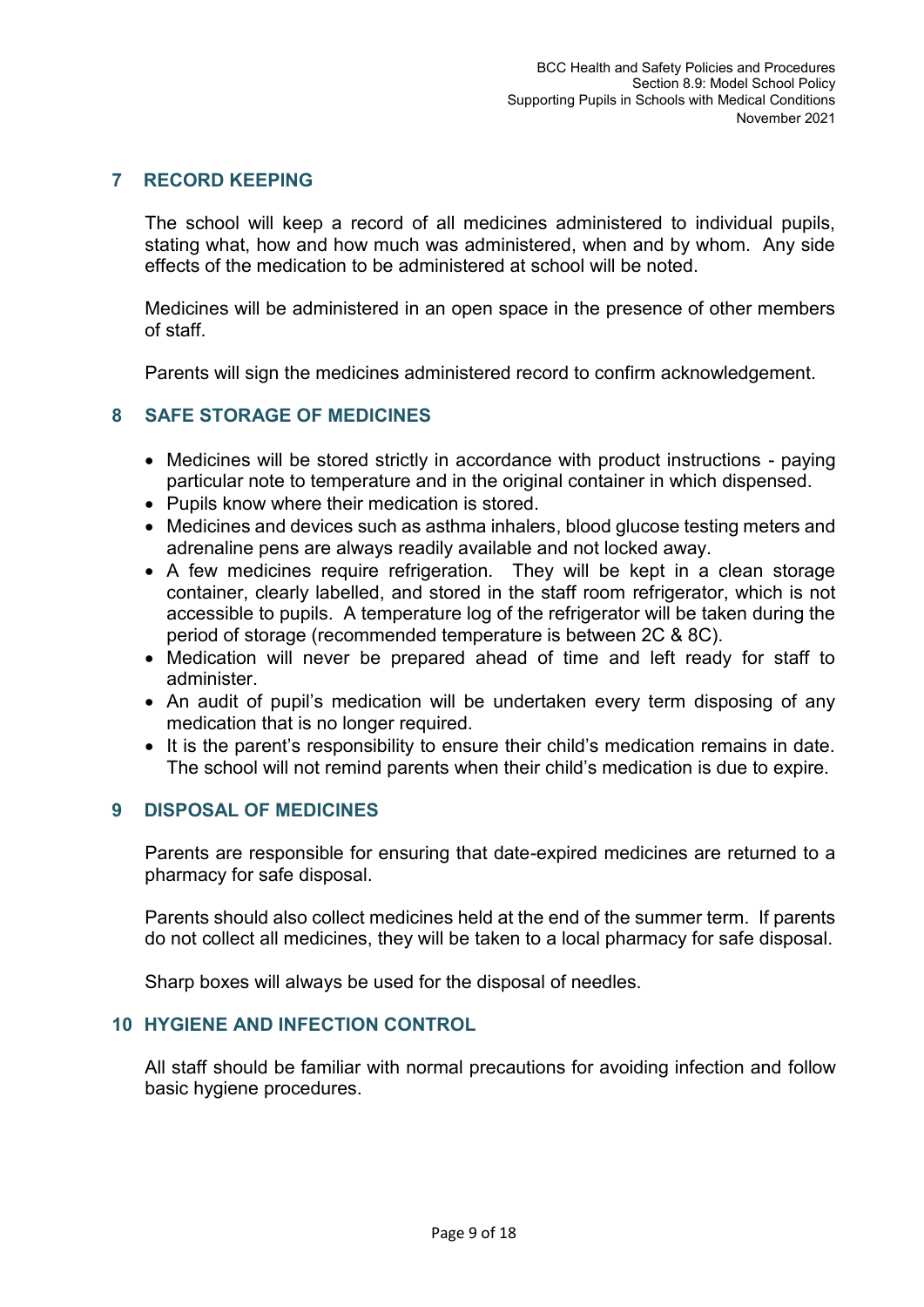BCC Health and Safety Policies and Procedures Section 8.9: Model School Policy Supporting Pupils in Schools with Medical Conditions November 2021

#### **8 STEP HAND WASHING TECHNIQUES**



## **11 DAY VISITS, RESIDENTIAL VISITS AND SPORTING ACTIVITIES**

- The school will actively support pupils with medical conditions to participate in school trips and visits or in sporting activities.
- The school will make reasonable adiustments for the inclusion of pupils in such activities.
- Some children may need to take precautionary measures before or during exercise, and may need access, for example, to asthma inhalers. Staff supervising sporting activities will be made aware of relevant medical conditions, and will consider the need for a risk assessment to be made.
- The school will consider the reasonable adjustments that can be made to enable pupils with medical needs to participate fully and safely in visits. These arrangements will be included in the risk assessment for the event.
- One member of staff accompanying the visit will be asked to take on the lead role for administering medicines or healthcare procedures. Individual Healthcare Plans, medicines, equipment and consent forms will be taken on school visits.
- Medicines are administered and witnessed and recorded on a copy of Template E. This form is added to the file on return from the visit.

## **12 SCHOOL'S ARRANGEMENTS FOR COMMON CONDITIONS**

#### **12.1 Asthma**

- An inventory of all pupils with asthma will be compiled.
- An Individual Healthcare Plan will be developed.
- Staff will be trained to recognise the symptoms of an asthma attack and know how to respond in an emergency following the guidance in Templates Q and R.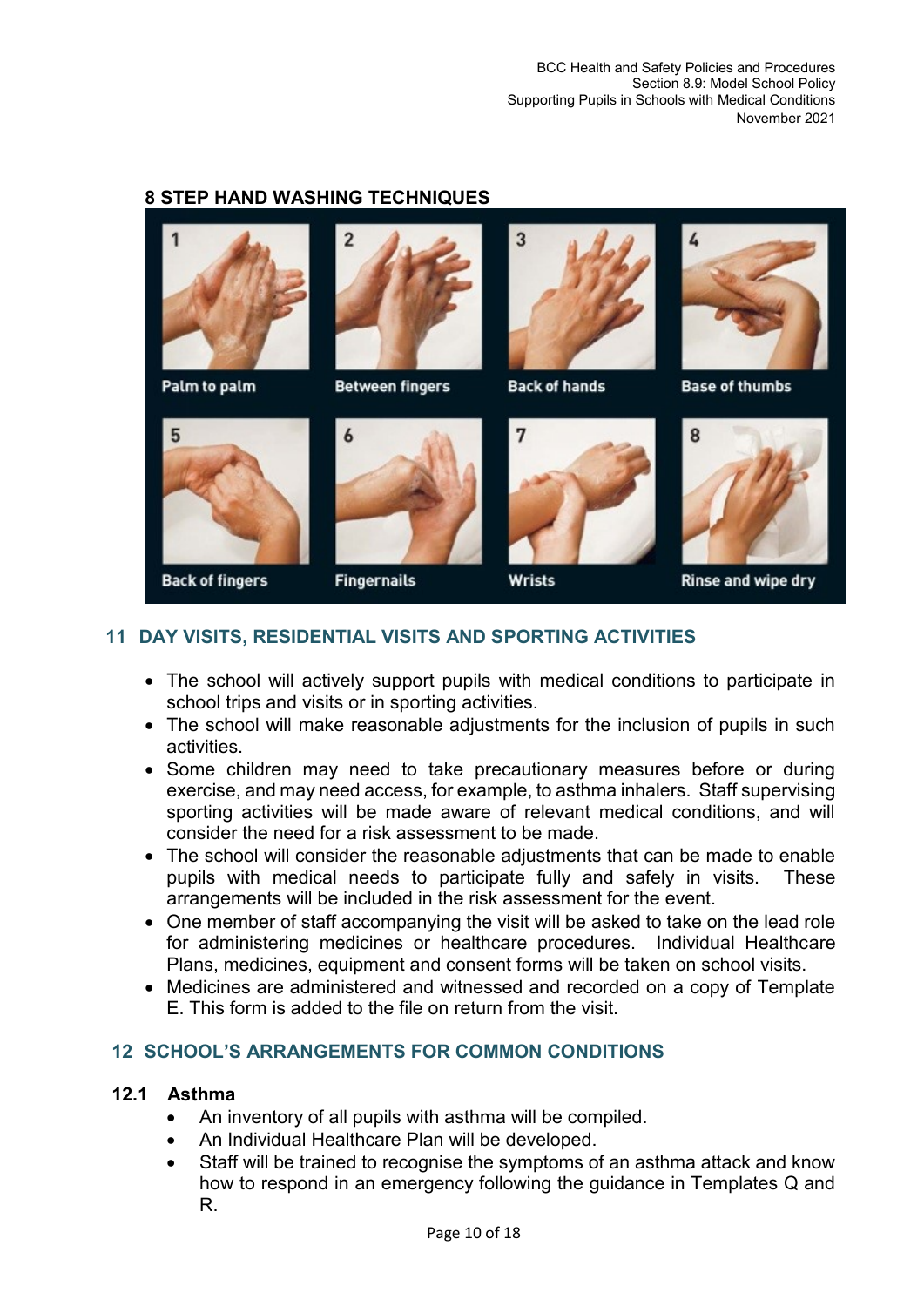- Individual pupil's inhalers are stored in classrooms, along with their Healthcare Plan in the class medical bag out of pupils' reach.
- Emergency salbutamol inhalers and spacers are kept in the Site Manager's office and Multipurpose room (unless out on a school visit)
- Emergency salbutamol inhalers will only be given to pupils previously diagnosed with asthma whose reliever inhaler is not in school or whose inhaler has run out, who are on the register and whose parents have signed the consent form.
- Staff will know how and when to use the emergency salbutamol inhaler.
- Parents will be asked to sign Template L giving permission to administer an emergency dose(s).
- Parents will be informed of any emergency dosages given using Template M.

## **12.2 Anaphylaxis (severe allergic reaction)**

- An inventory of all pupils with anaphylaxis will be compiled.
- Staff will be trained on the symptoms of anaphylaxis, and how to respond in an emergency following Template S.
- An Individual Healthcare Plan will be developed which includes the arrangements the school will make to control exposure to allergens.
- Auto-injectors will be kept readily available.
- Individual pupil's auto-injectors are stored in classrooms, along with their Healthcare Plan in the class medical bag out of pupil's reach. If a pupil has a second auto-injector it is held in the Site Manager's office.
- Emergency Adrenaline Auto Injectors (AAI's) are kept in the Site Manager's office and the Multipurpose room (unless out on a school visit)
- Emergency Adrenaline Auto Injectors (AAI's) will only be given to pupils previously diagnosed with anaphylaxis whose AAI is not in school or whose AAI has run out, who are on the register and whose parents have signed the consent form.
- Staff will know how and when to use the Emergency Adrenaline Auto Injector (AAI).
- Parents will be asked to sign Template N giving permission to administer an emergency dose(s).
- Parents will be informed of any emergency dosages given using Template O.

## **12.3 Epilepsy**

- An Individual Healthcare Plan will be developed.
- An appropriate number of staff will be trained in identifying the symptoms and triggers for epilepsy, including administering medication.
- There will be a trained member of staff available *at all times* to deliver emergency medication. Details will be recorded on the pupil's Healthcare Plan.
- A place to rest will be made available.
- The school will offer support to help broaden an understanding of the condition.
- The school will enable students to take a full part in all outings and activities.
- The school will make necessary adjustments e.g. exam timings, coursework deadlines, timetables.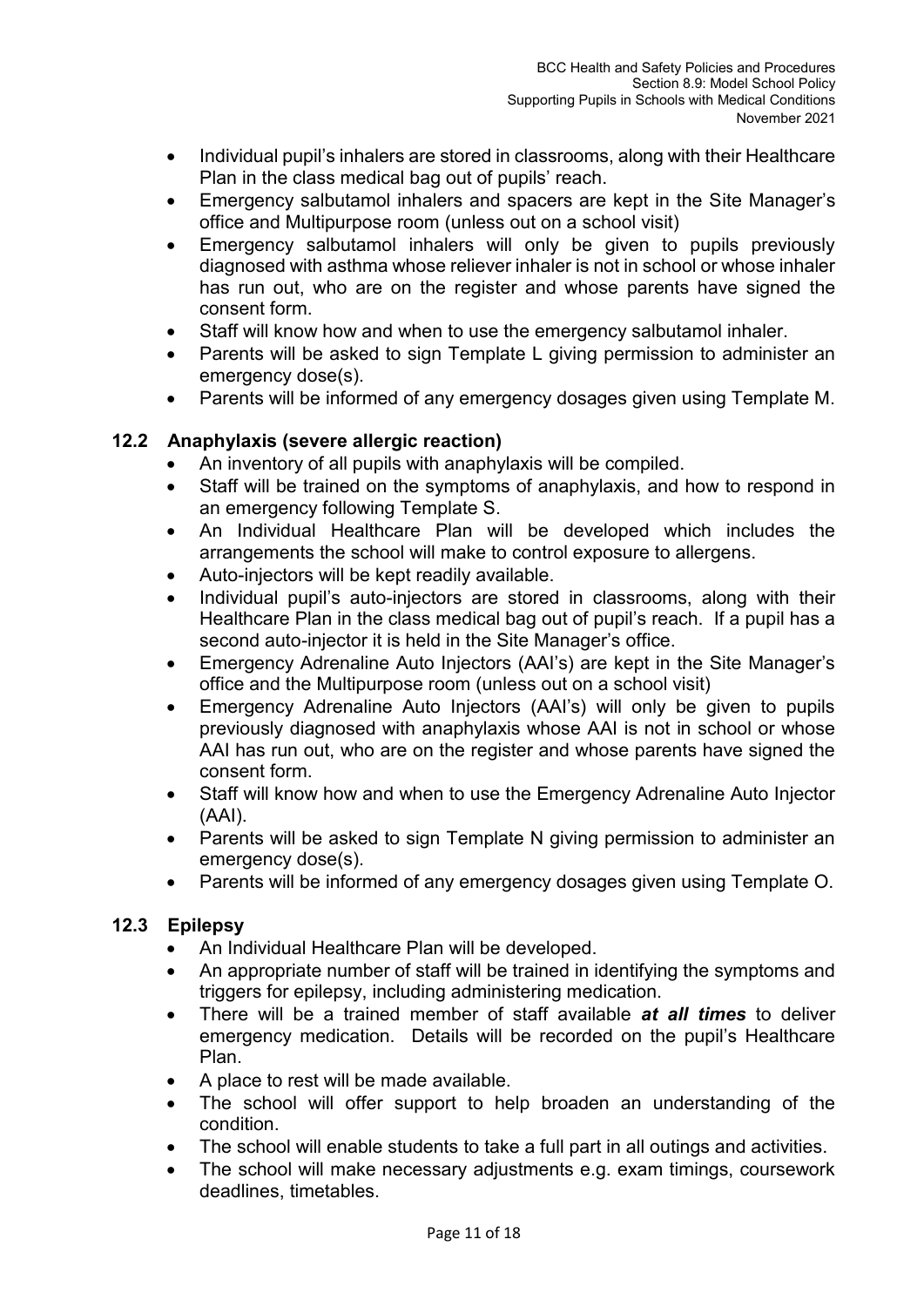- The school will liaise fully with parents and health professionals.
- Some pupils with epilepsy are prescribed rectal diazepam or buccal midazolam. Administration would have to be discussed and arranged with parents and professionals prior to staff agreeing and being specifically trained to undertake this task and responsibility.
- The administration of medication will be recorded on Template H or I as appropriate.
- Two adults will be present for the administration of rectal diazepam. The dignity of the pupil will be protected as far as possible, even in an emergency.
- If appropriate, a record will be kept of the pupil's seizures, using Template P, so that any changes to seizure patterns can be identified and so that this information can be shared with the pupil's parents and healthcare team.

## **12.4 Diabetes**

- An Individual Healthcare Plan will be developed.
- Pupils diagnosed with Type 1 diabetes and have been prescribed insulin will be supported by staff who have specifically agreed to this responsibility and have received training and support from the Diabetic Nurses Team.
- A suitable place will be provided for pupils to carry out blood tests and administer doses.
- Pupils will not be prevented from eating drinking or taking toilet breaks whenever they need to in order to manage their medical condition effectively.
- If a pupil has a hypo, they will not be left alone; a fast acting sugar, such as glucose tablets, a glucose rich gel, or a sugary drink will be given immediately.
- Once the pupil has recovered, slower acting starchy food, such as a sandwich or two biscuits and a glass of milk, will be given, some 10-15 minutes later.

## **13 LIABILITY AND INDEMNITY**

The Governing Body will ensure that the appropriate level of insurance is in place for staff providing support to pupils with medical conditions and appropriately reflects the level of risk.

The school will contact their insurers to extend their cover should a medical intervention fall outside the conditions covered by this policy.

## **14 COMPLAINTS**

Parents/pupils should discuss any concerns directly with the school if they become dissatisfied with the support provided. If for whatever reason this does not resolve the issue, they may make a formal complaint via the school's complaints procedure.

## **15 SCHOOL PROCEDURES FOR MANAGING MEDICINES**

1. Medicines should be brought to the school office by 8.50am by parents/carers. The designated member of staff will ask the parent to sign the relevant consent form.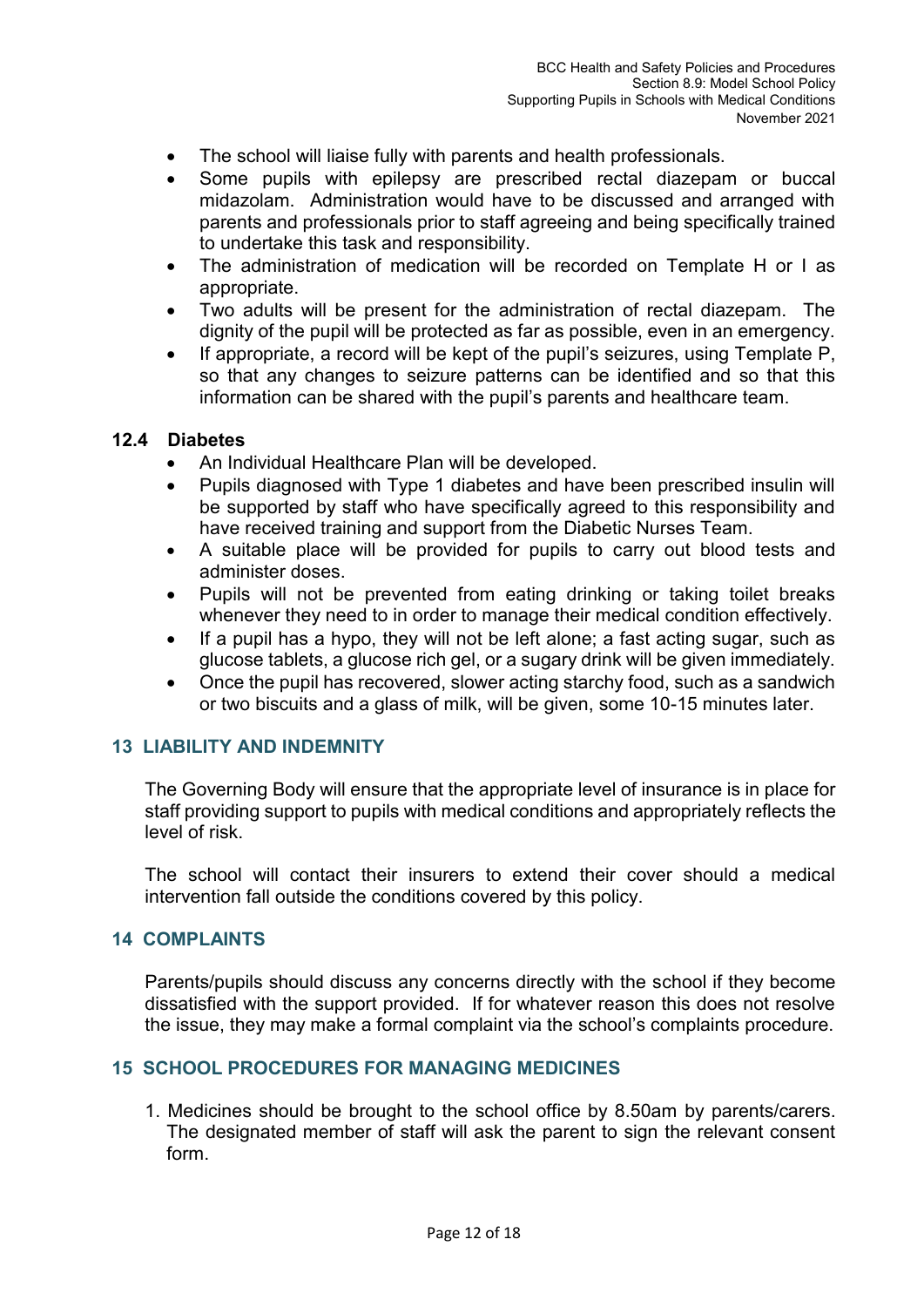- 2. The designated person will check if:
- a) The medicine is a **prescription** and must be administered during the school day. If so then, it must be:
	- In its original container as dispensed by a chemist and details match those on the form. It must be clearly labelled with:
		- $\circ$  the child's first and last name
		- $\circ$  name of medicine
		- $\circ$  dose required
		- o method of administration
		- $\circ$  time/frequency of administration
	- Patient information leaflet is present to identify any side effects
	- Medication is in date.
- b) The medicine is **non-prescription** and must be administered during the school day. If so, it must be:
	- In its original container, as purchased, and details match those on the form. It must be clearly labelled with the child's first and last name
	- Patient information leaflet is present to identify any side effects
	- Medication is in date.
- 3. The Headteacher will sign the consent form.
- 4. The designated person will store the medicine appropriately:
	- Medicines requiring refrigeration will be kept in the staff room fridge in a sealed container/pouch.
	- A daily temperature of the fridge will be taken and recorded.
- 5. The member of staff will administer medication at the appropriate time, within sight of another member of staff.
- 6. The following procedure will be followed:
	- The pupil will be asked to state their name this is checked against the label on the medicine and authorisation form
	- The name of the medicine will be checked against the authorisation form The time, dosage and method of administration will be checked against the authorisation form
	- The expiry date will be checked and read out.
	- The medicine is administered.
	- The record sheet is completed and signed by the member of staff.
	- Any possible side effects will be noted.
	- The medicine is returned to appropriate storage.
- 7. If a child refuses to take their medicine, staff will not force them to do so. Staff will record the incident and follow agreed procedures (which are set out in the pupil's Healthcare Plan) and contact parents. If a refusal results in an emergency, the emergency procedures detailed in the Healthcare Plan will be followed. A copy of the child's healthcare plan will be provided to paramedics.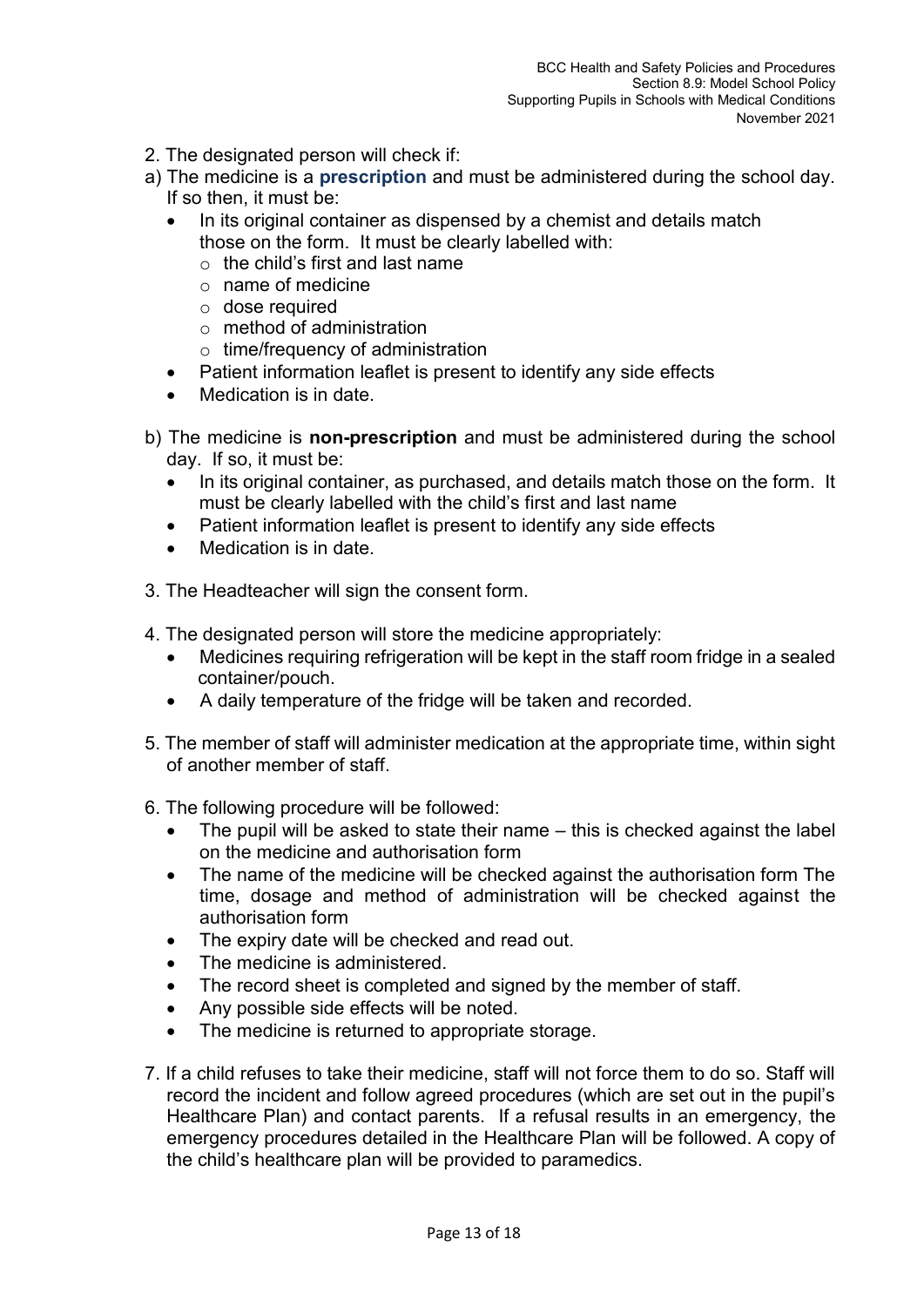- 8. If the designated person has concerns about a procedure or a medication that they are being asked to administer they will not administer the medicine, but check with the parents or a health professional before taking further action.
- 9. At the end of the day:
- a) parents of a pupil with medicine that is **not** remaining in school should collect their child's medicine from the school office and sign the confirmation record
- b) parents of a pupil with medicine remaining in school should be informed by the class teacher that medicine has been administered and parents must sign the confirmation record.
- 10. If children attend after school clubs, medication may be handed to a member of club staff if arranged in advance, in writing, by parents.

Signature of Governing body: Timothy Hillier Date 13/12/21<br>Signature of Headteacher: Mrs Gemma Rehal (GOOC) Date 9/12/21

Signature of Headteacher: Mrs Gemma Rehal (ACCC) Date 9/12/21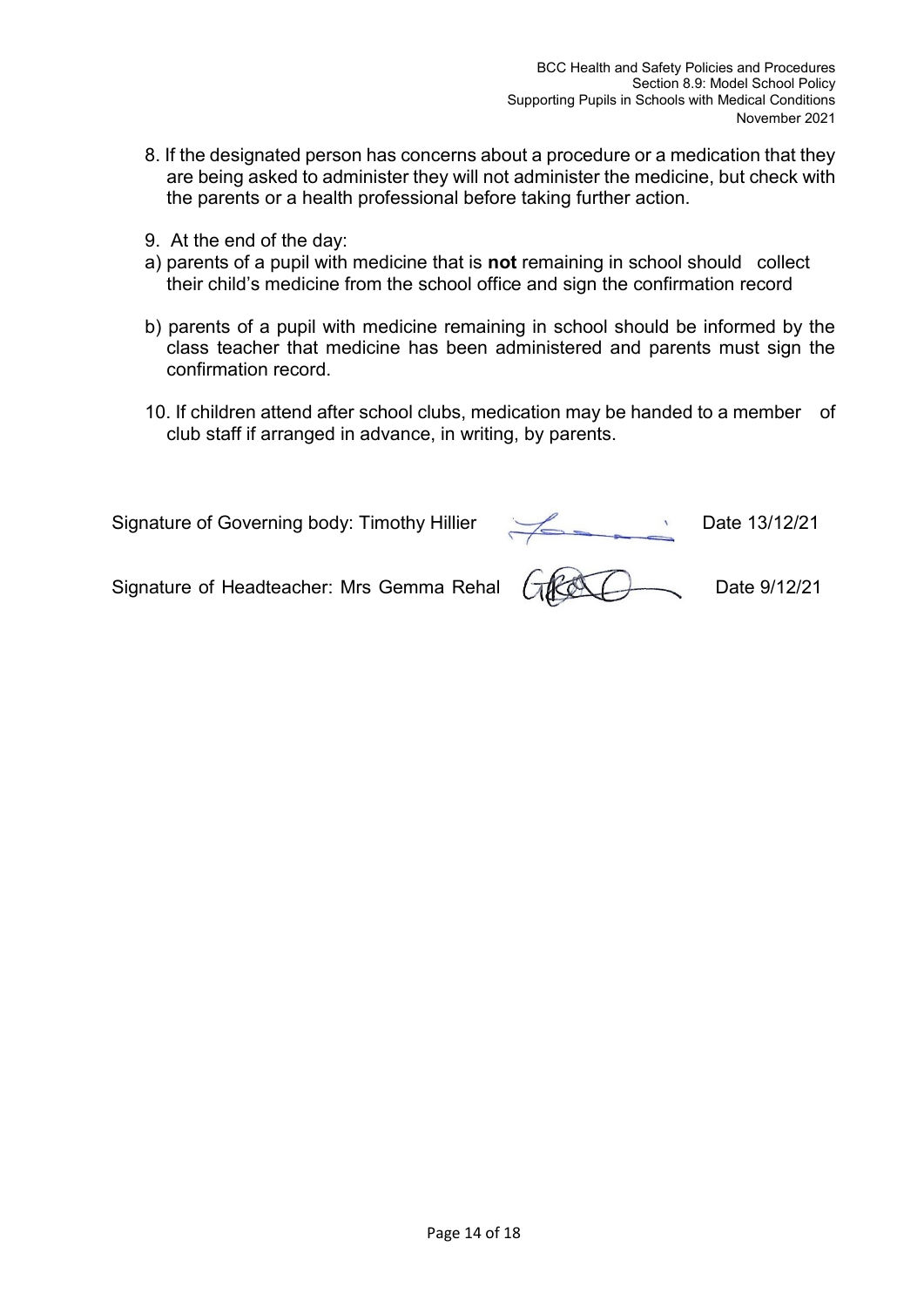## **Template A: individual healthcare plan**

- 
- Child's name

Group/class/form

- Date of birth
- Child's address
- Medical diagnosis or condition
- Date
- Review date



## **Family Contact Information**

Name

Phone no. (work)

(home)

(mobile)

Name

Relationship to child

Phone no. (work)

(home)

(mobile)

## **Clinic/Hospital Contact**

Name Phone no.

## **G.P.**

Name Phone no.

Describe medical needs and give details of child's symptoms, triggers, signs, treatments, facilities, equipment or devices, environmental issues etc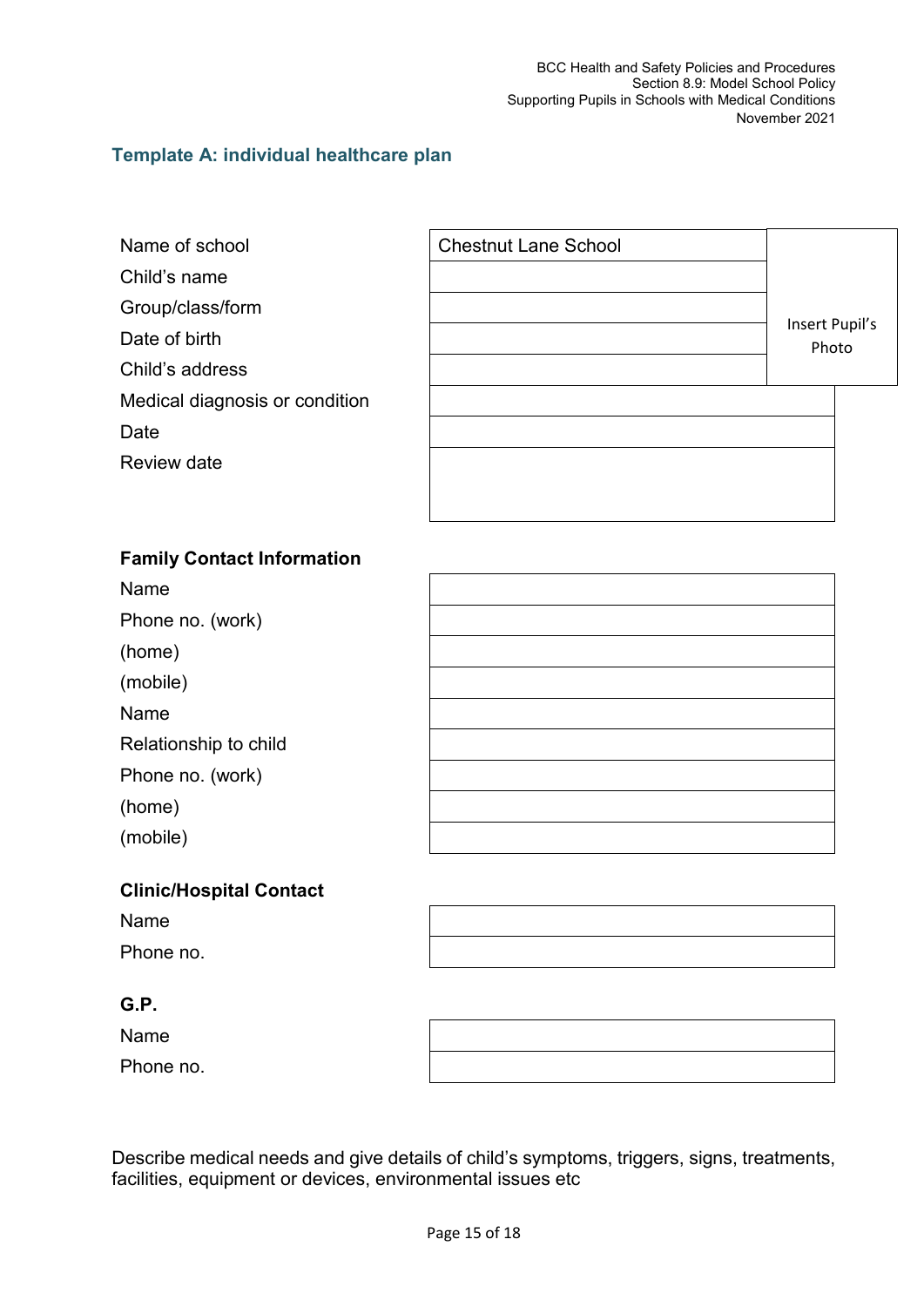Name of medication, dose, method of administration, when to be taken, side effects, contra-indications, administered by/self-administered with/without supervision

Daily care requirements

Arrangements for school visits/trips etc

Other information

Describe what constitutes an emergency, and the action to take if this occurs

Staff training needed/undertaken – who, what, when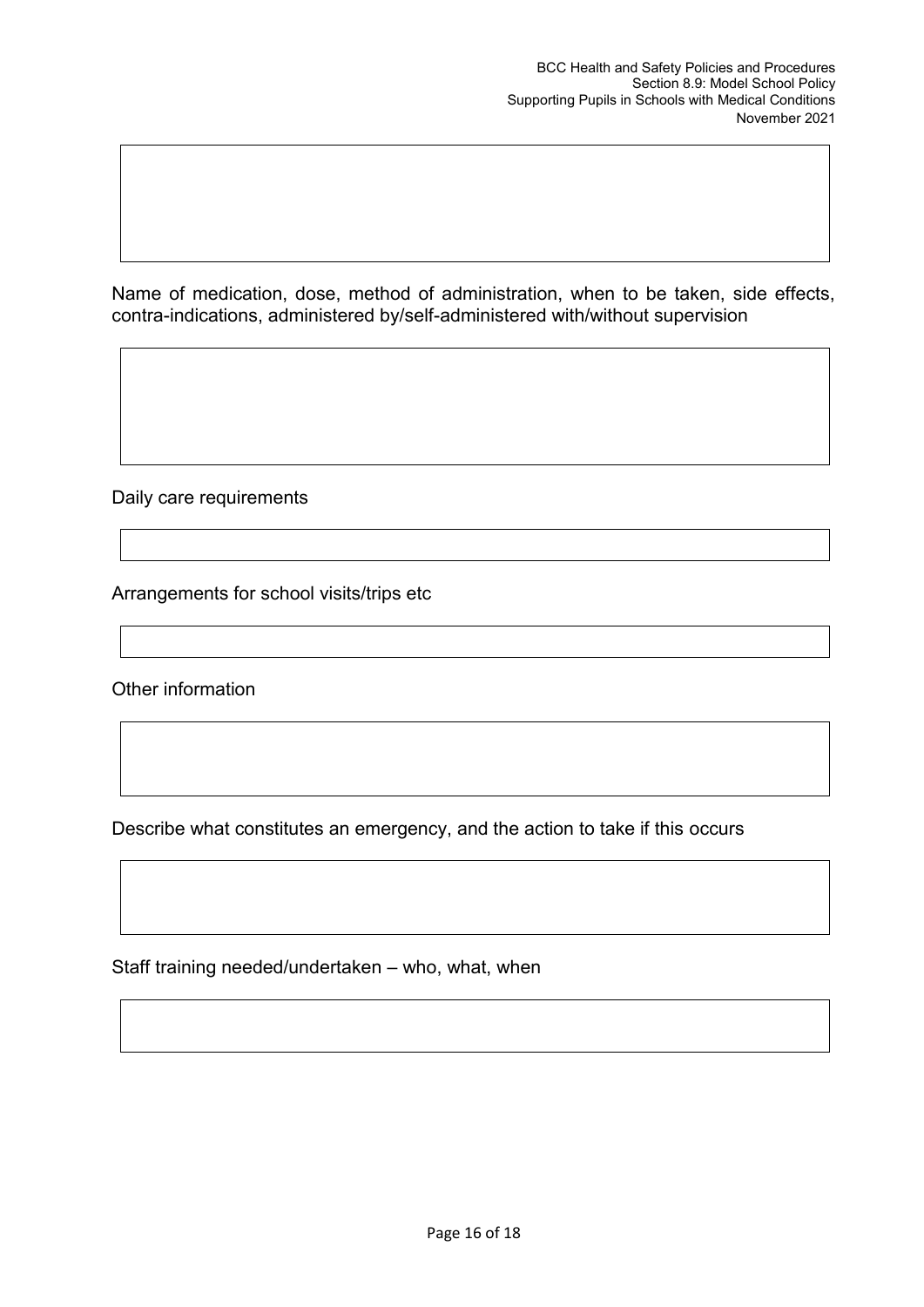# **Template B: parental agreement for school to administer medicine**

The school will not give your child medicine unless you complete and sign this form.

| Date                                                                       |                             |                  |
|----------------------------------------------------------------------------|-----------------------------|------------------|
| Name of school                                                             | <b>Chestnut Lane School</b> |                  |
| Name of child                                                              |                             |                  |
| Date of birth                                                              |                             |                  |
| <b>Class</b>                                                               |                             |                  |
| Medical condition or illness                                               |                             |                  |
| <b>Medicine</b>                                                            |                             |                  |
| Name/type of medicine<br>(as described on the container)                   |                             |                  |
| <b>Expiry date</b>                                                         |                             |                  |
| Dosage and method                                                          |                             |                  |
| Confirm this medicine has been<br>given before                             |                             |                  |
| When was the last dose given                                               |                             |                  |
| Timing in school                                                           |                             |                  |
| Duration of medication                                                     |                             |                  |
| Special precautions/other<br>instructions                                  |                             |                  |
| Are there any side effects that the<br>school/setting needs to know about? |                             |                  |
| Self-administration $-$ y/n                                                |                             |                  |
| Procedures to take in an emergency                                         |                             |                  |
| Prescription/Non-prescription<br>(Delete as appropriate)                   | Prescription                | Non-prescription |

# **NB: Medicines must be in the original container as dispensed by the pharmacy**